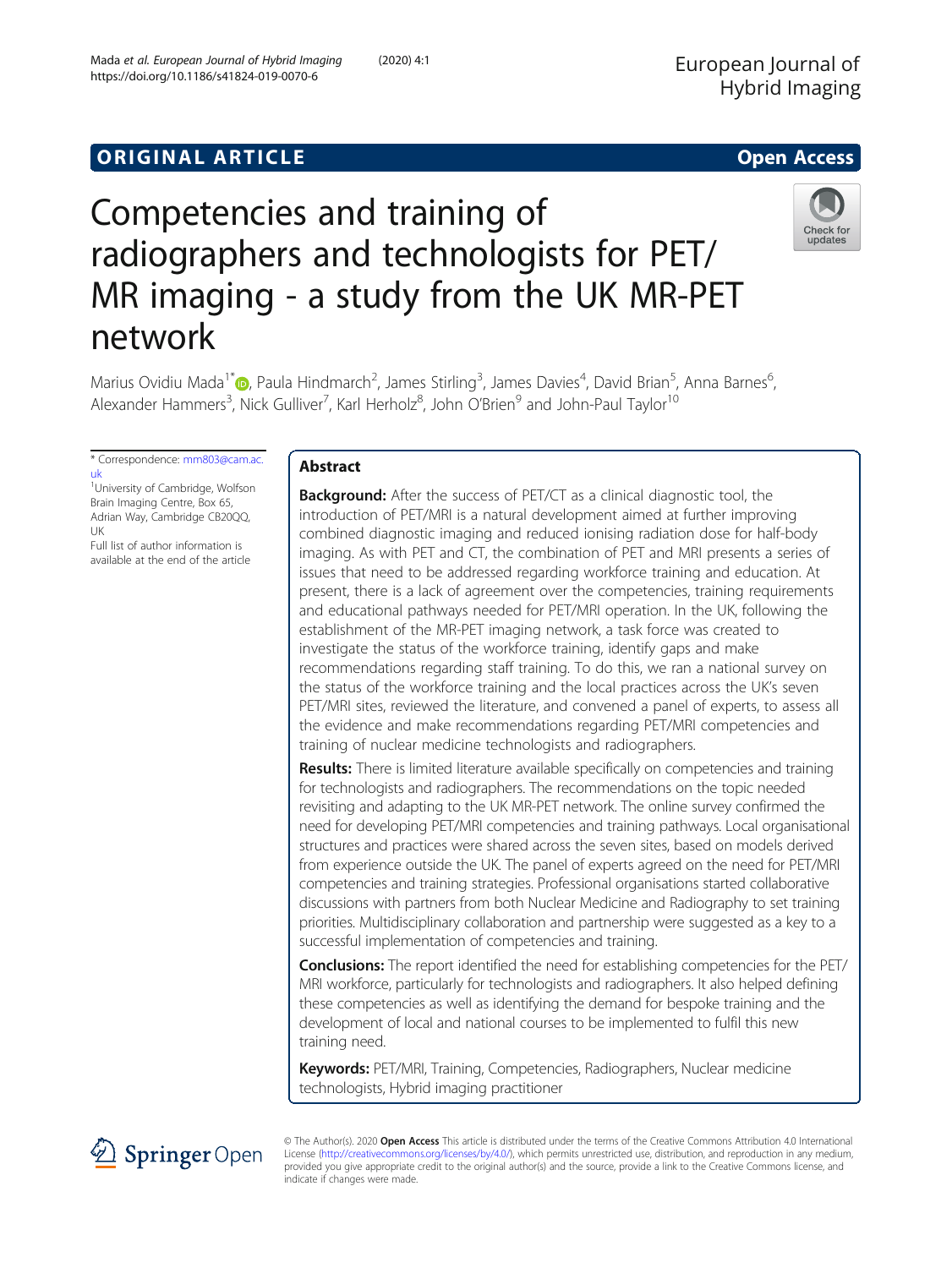## Background

PET/MRI (Positron emission tomography/magnetic resonance imaging) is a relatively new hybrid imaging modality. Whilst primarily used in research, it is now transitioning towards becoming a clinical diagnostic tool. The first commercially available wholebody PET-MRI systems were installed in 2010 by Philips as two separated systems: a PET and MRI with the patient table moving between the two (Fendler et al., [2016\)](#page-11-0). A year later, Siemens gained approval for the first simultaneous whole-body PET/MRI system (Beyer et al., [2018](#page-11-0)). By August 2017, there were about 130 systems installed worldwide including the newly Food and Drugs Authority (FDA)-approved general electric (GE) TOF (time of flight) PET/MRI (Beyer et al., [2018](#page-11-0)). According to the European Society for Hybrid, Molecular and Translational Imaging (ESHIMT)'s website, at the time of writing (September 2019), there are 62 systems installed in Europe alone (European Society for Hybrid Molecular and Translational Imaging, [n.d.\)](#page-11-0).

Although the clinical applications of PET/MRI are overlapping in many cases with the more mature PET/CT (positron emission tomography/computed tomography), there are recognised significant advantages of PET/MRI over PET/CT in Neurology, Cardiology, and Paediatric Oncology. The reduction in ionising radiation dose particularly for body imaging, superior parenchyma resolution, and additional functional and quantitative information are the main attraction to this modality (Nensa et al., [2014\)](#page-11-0).

Of the neurological applications of PET/MRI, imaging diagnostics for dementia has become a major focus, and this reflects the UK Government commitment to fund dementia research (Department of Health, [2015](#page-11-0)). The Medical Research Council has funded five British universities to build PET/MRI facilities aimed at investigating dementias. These sites joined another two that operated PET/MRI services since 2012 and 2014, respectively, creating a network of seven PET/MRI sites ([https://www.dpuk](https://www.dpuk-mripet.info/member-sites)[mripet.info/member-sites\)](https://www.dpuk-mripet.info/member-sites). To help establish consolidated PET/MRI expertise in all the seven sites, funding was granted to a consortium of partners representing all institutions to address issues of communication, workforce training, performance harmonisation, and regulatory requirements for operation. Within this consortium, a training task force was established with the aim of reviewing current PET/MRI competencies, identifying any gaps, and making suggestions for competencies.

Establishing a harmonised framework for training to achieve agreed competencies for PET/MRI technologists and radiographers is crucial for securing a strong position for the network in the future, both in the UK and globally. This paper describes the work of this task force and presents a summary of its findings and recommendations regarding radiographers' and nuclear medicine technologists' competencies.

# Methods

We used four complementary methods to achieve our results. First, we undertook a review of the existing literature, including current published competencies and regulatory documentation. Secondly, we devised an online survey to scope and define training needs, which was then administered to members of the workforce in the seven imaging facilities. Thirdly, we contacted all seven PET/MRI centre leads to collate current training and competency requirements. Finally, we convened an interdisciplinary panel comprised of senior radiographers and nuclear medicine technologists (NMTs), educators, representatives of the professional societies, manufacturers, and PET/MRI clinical users and researchers. The panel was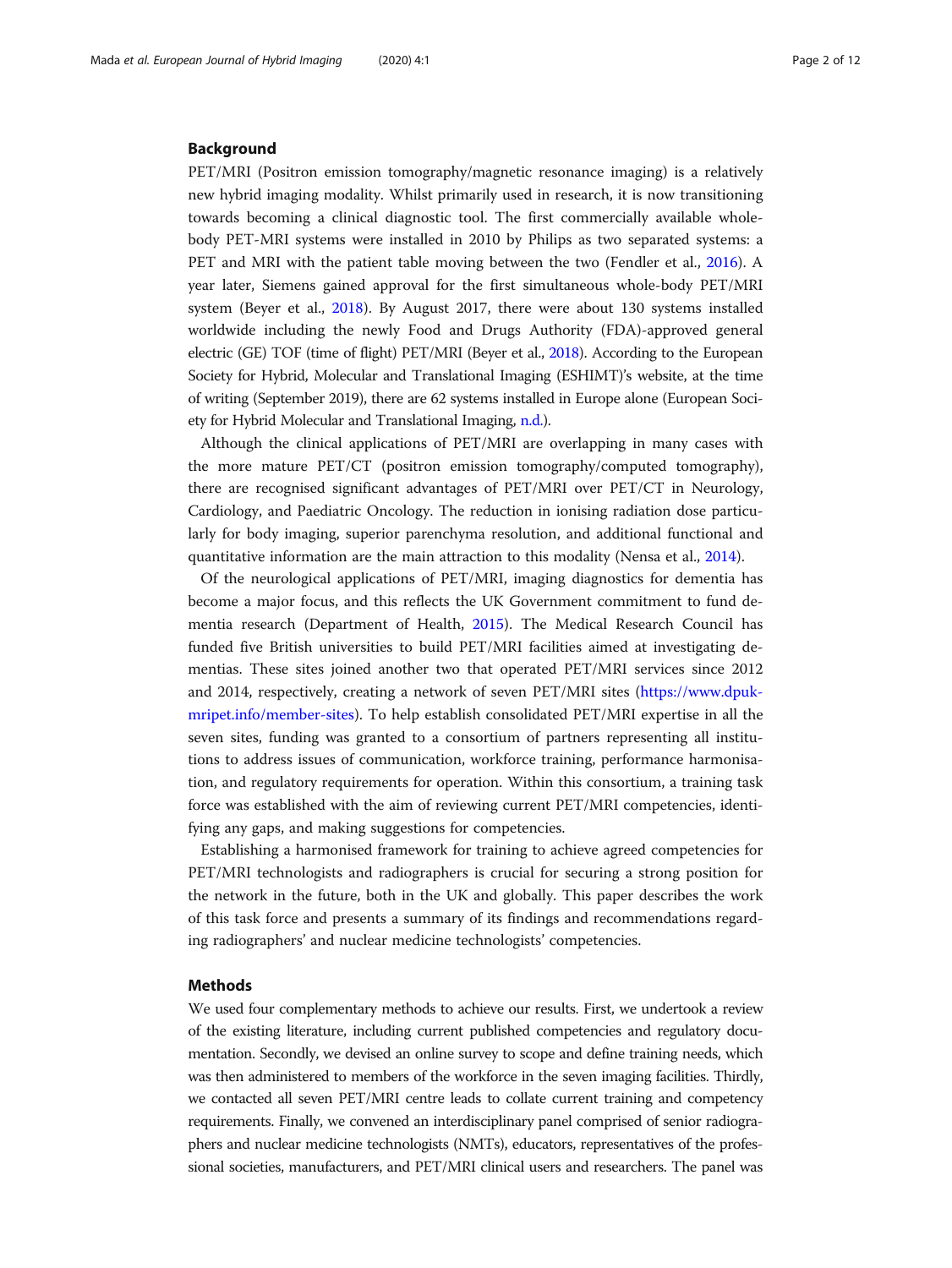presented with all the collated evidence and then agreed on a number of statements pertaining to training requirements, needs, and gaps.

# Review of the literature

The search strategy for this paper is presented in Table 1.

Articles were selected as relevant based on their abstract and keywords.

In addition to the PubMed search, other resources for relevant publications were explored amongst the work of professional institutions active in the hybrid medical imaging community. These included Nuclear Medicine (British Nuclear Medicine Society) and Radiology (Royal College of Radiologists, Society and College of Radiographers) societies in the UK as well as equivalent European organisations (European Association of Nuclear Medicine and European Society for Hybrid, Molecular and Translational Imaging).

### The hybrid imaging training needs online survey

The hybrid imaging training needs online survey (HITNOS) was devised by the training task force of the Dementia Platform UK MR-PET Partnership to help assess the training status of staff working with PET/MR hybrid imaging, identify resources that may be suitable for all staff involved with PET/MR, identify gaps in training, highlight any barriers to training, and work with the network to address them. Ultimately, the survey was designed to facilitate the harmonisation of training in the PET/MRI facilities and improve awareness of, and access to, this training.

The survey was structured in eight sections: Introduction, Demographic information, Radiotracer capability, Past training, Other training relevant to PET/MRI, Barriers to training, Training needs, and Training delivery and schedule. The survey was distributed to the seven member sites of the DPUK Dementia Platform MR-PET Partnership between May and June 2017 and covered all categories of staff, all skills, and all levels of experience. The respondents were classified as (i) radiographers and nuclear medicine technologists, (ii) physicists, (iii) radiochemists, and (iv) non-clinical and (v) clinical researchers.

A complete description of the survey, including the results, is provided in Additional file [1](#page-10-0).

Local practices regarding training requirements and competencies for PET/MRI operation Each site was invited to contribute to this exercise by providing their local practice documents, i.e. Standard Operating Procedures (SOPs) related to training, as well as a job description from their latest recruitment process for PET/MRI radiographers or technologists. The aim was to identify common practices regarding training requirements and competencies that could be used in drawing a consensus recommendation for the workforce training.

| Database | Period            | MeSH search                                                                                                                                                                         | Results | Selected |
|----------|-------------------|-------------------------------------------------------------------------------------------------------------------------------------------------------------------------------------|---------|----------|
| PubMed   | Jan 2012-May 2019 | "PET/MR" [All Fields] AND ("education" [Subheading]<br>OR "education" [All Fields] OR "training" [All Fields] OR<br>"education" [MeSH Terms] OR "training" [All Fields])            |         |          |
|          |                   | "hybrid imaging" [All Fields] AND ("education"<br>[Subheading] OR "education" [All Fields] OR "training"<br>[All Fields] OR "education" [MeSH Terms] OR "training"<br>[All Fields]) |         |          |

Table 1 Search strategy used for the literature review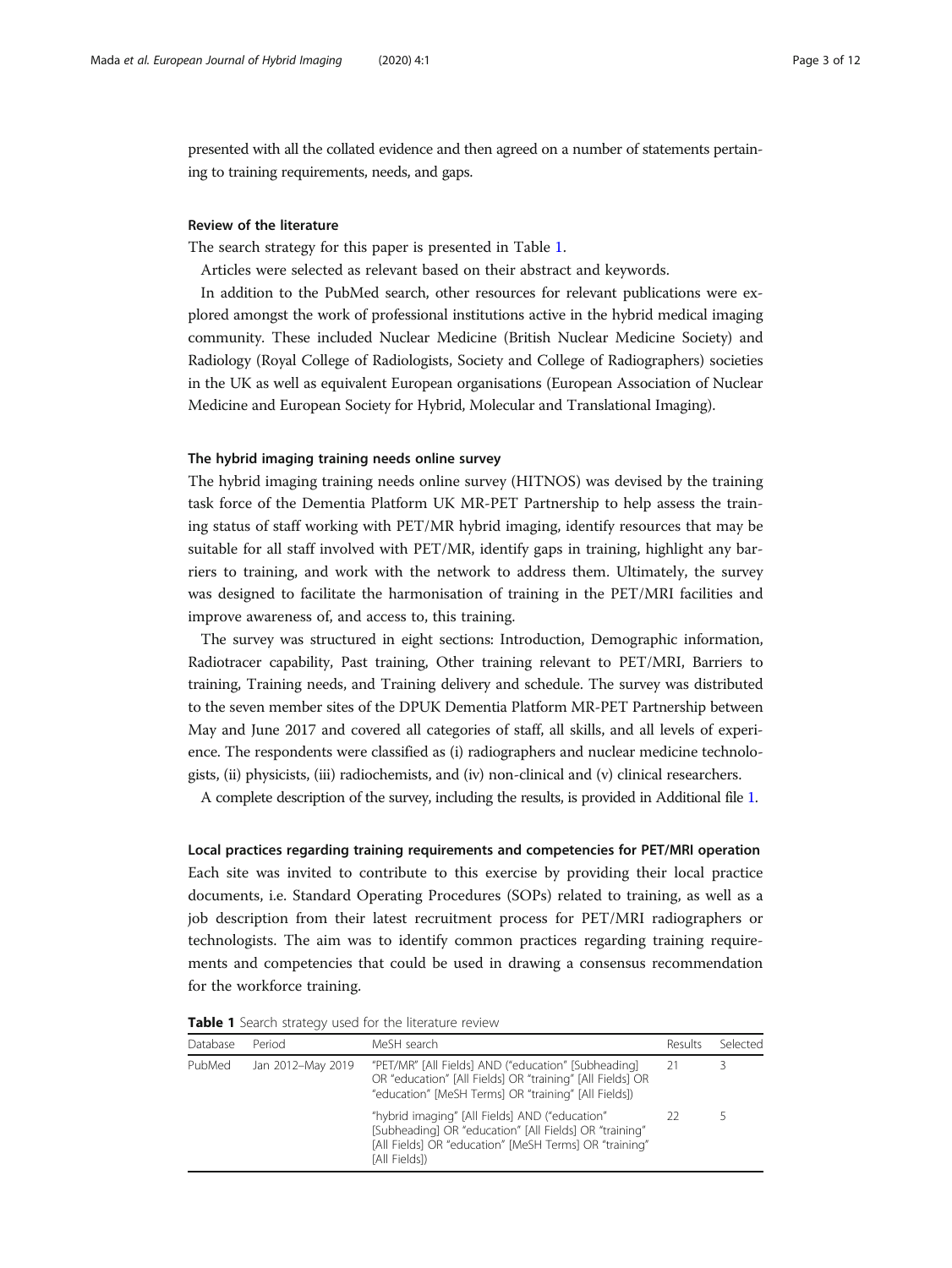### The panel of experts

The main objective of this paper was to highlight the necessity of an agreement with regards to competencies, education, and training of the hybrid imaging workforce in general and the radiographers and NMTs in particular. Therefore, in constructing the panel of experts, the role of each group of professionals in the education and formation of the imaging practitioner was considered. The selection of the members was made so that it included radiographers and technologists active in the network, PET/MRI educational providers, professional organisations,, and the manufacturers. Additional file [2](#page-10-0) presents the complete list of experts.

The panel of experts were provided with a report that assembled the findings from the literature review, the online survey, and the collection of local practices. Each then had time to review and make comments on the findings as well as suggestions for discussions. Items raised by each individual were collated, and a final version of the document, containing agreed conclusions from the panel, was agreed.

# Results

# Literature review

The subject of training and competencies for technologists and radiographers working in PET/MRI first appeared in published documents following the first installations of hybrid simultaneous scanners in 2012, initially in the USA (Gilmore et al., [2013\)](#page-11-0). Both the nuclear medicine and radiology community identified the unique issues related to the operation of a PET/MRI scanner and put together a joint task force to analyse these issues and recommend a strategy for certification and educational requirements which was reported in 2013 by Gilmore et al. ([2013](#page-11-0)). It was concluded that, at the undergraduate level, the curricula for both MRI and nuclear medicine technologists contain some information about the other modality but are already covering too many topics to allow more granularity. The solution to this problem would be a postgraduate course that would allow one imaging practitioner (technologist or radiographer) to operate the PET/MRI instead of the need for an MRIqualified and a PET-qualified technologist, as is the situation in some sites.

Establishing the content of such a programme as well as the certification and the qualification of those supervising the training remains a difficult task. Nevertheless, there is consensus about the clinical competencies of the PET/MRI imaging practitioner. Gilmore et al. [\(2013](#page-11-0)) suggested the following:

- General patient care (to include MRI safety, radiation protection, and handling)
- Quality control of PET scanner and dispensing lab
- Patient preparation
- PET radiopharmaceuticals
- Basic physics and instrumentation of both MRI imaging and PET.

In the UK and parts of the rest of Europe, the approach to undergraduate training is slightly different, and the undergraduate radiography course contains some entry-level details about both PET and MRI, potentially making the pathway to a PET/MRI radiographer easier. There are nevertheless challenges in defining the competencies for PET/MRI radiographers.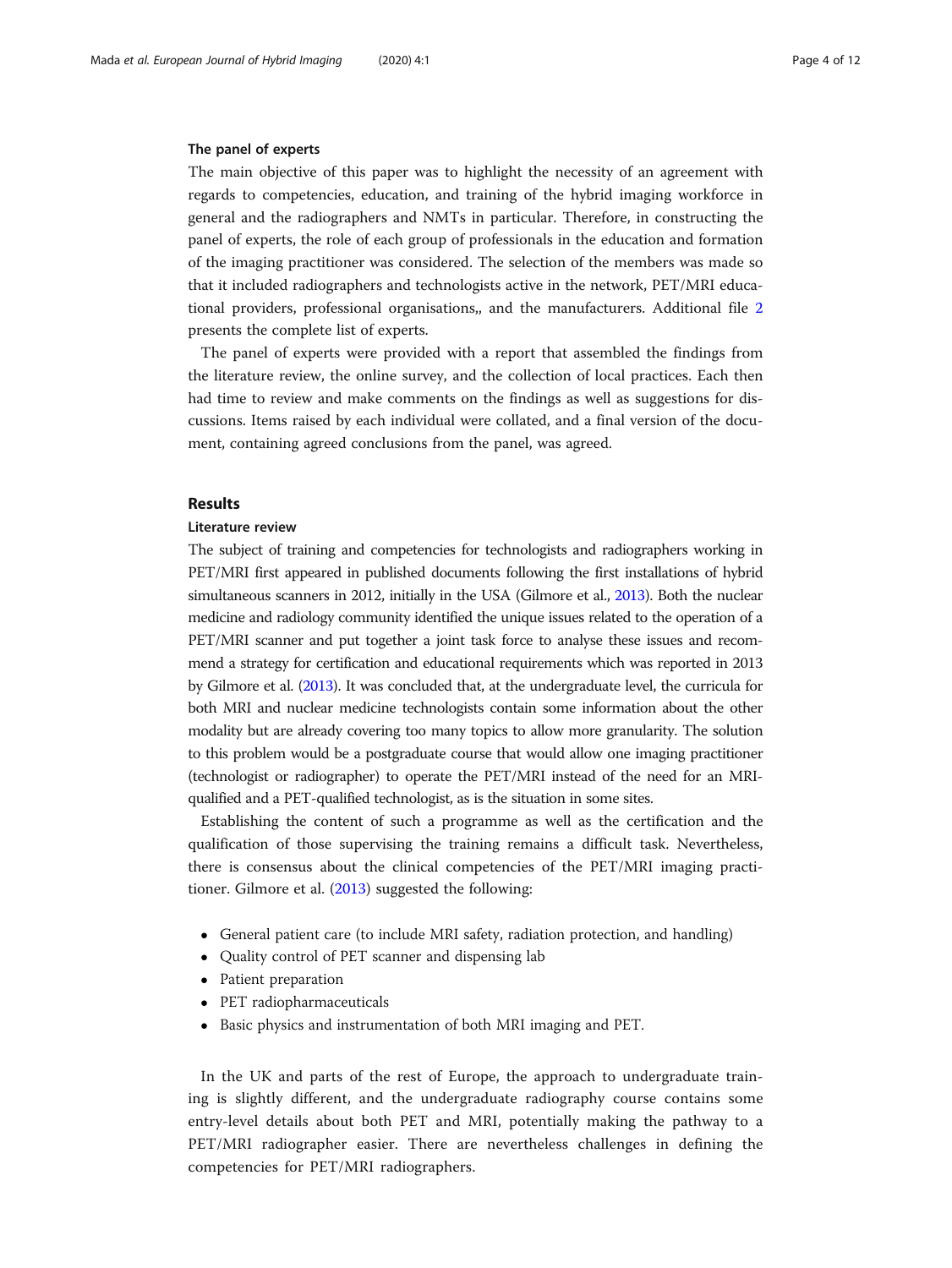The challenges of competencies and training in PET/MRI were also investigated amongst radiologists and nuclear medicine physicians. In a study from 2018, Beyer et al. ([2018\)](#page-11-0) analysed data from an international survey and found that the PET/MRI field was still developing and there were as yet no perfect combinations for training. The authors found that there was a drive for physicians to collaborate and learn from each other and maintain an up-to-date training record. Similar to findings from Gilmore et al. [\(2013](#page-11-0)), there was a trend towards a combined specialty and training curriculum.

The literature on other hybrid medical imaging modalities, like PET/CT, indicates the need for collaboration and cooperation between the nuclear medicine and radiology, both at national and international level. In the UK, in 2005, a consortium of radiologists, nuclear medicine physicians, radiographers, technologists, and clinical scientists published a document (Husband et al., [2005\)](#page-11-0) that presented the strategy for development and integration of PET/CT. As well as presenting the requirements for radiographers' and technologists' workforce size, it also pointed out the need for training of nuclear medicine technologists in diagnostic CT and for training in radiation protection for radiographers. The authors acknowledged the good mix of skills brought in by the two professions and highlighted the need to further develop this in order to broaden the recruitment base. In addition, the document pointed out that appropriate training and accreditation must be provided to foster new opportunities for the radiographers and technologists, as PET/CT was rapidly developing as a clinical service.

In a document from 2006, the British Nuclear Medicine Society (BNMS) PET/CT Advisory Board (Marsden et al., [2006](#page-11-0)) listed the competencies for PET/CT radiographers or technologists. The experts formulated a list of underpinning knowledge that could either be incorporated in the undergraduate programme or a postgraduate course or be taught as a short intensive course lasting no more than one week. The practical experience could be achieved by a placement at an established site, under the supervision of a competent individual. They recommended that a minimum of 75 patients over the course of 4 months should be enough to demonstrate the clinical competencies.

The nuclear medicine technologists and radiographers play an important role in hybrid imaging, and this involvement can be challenging for their professional identity and training pathways. The case in the UK is particularly of interest as radiographers and technologists can be found working together in the same department, i.e. in a Nuclear Medicine Department, with a radiographer in a nuclear medicine technologist role. There is, however, a lag in the reciprocal recognition of nuclear medicine technologists as advanced practitioners, similar to radiographers. Gulliver and Hogg ([2011](#page-11-0)) have expressed concerns that technologists might be left behind as the radiographer's role expands further.

Griffiths ([2015](#page-11-0)) tested the idea of "hybrid imaging workforce" as he identified, through interviews with experts in the nuclear medicine community, a series of challenges as well as opportunities. One of the challenges he identified is the risk of role erosion and automation that could lead to deskilling of the workforce and ultimately turning the profession away from the patient and towards the machine. One of the opportunities offered by hybrid imaging is the changes it makes to the workplace and patient workflow. In addition, over the course of a couple of decades, both technologists' and radiographers' roles developed, arguable at different rates. In the same paper, Griffiths [\(2015\)](#page-11-0) propose the creation of a "hybrid imaging practitioner" who has a mix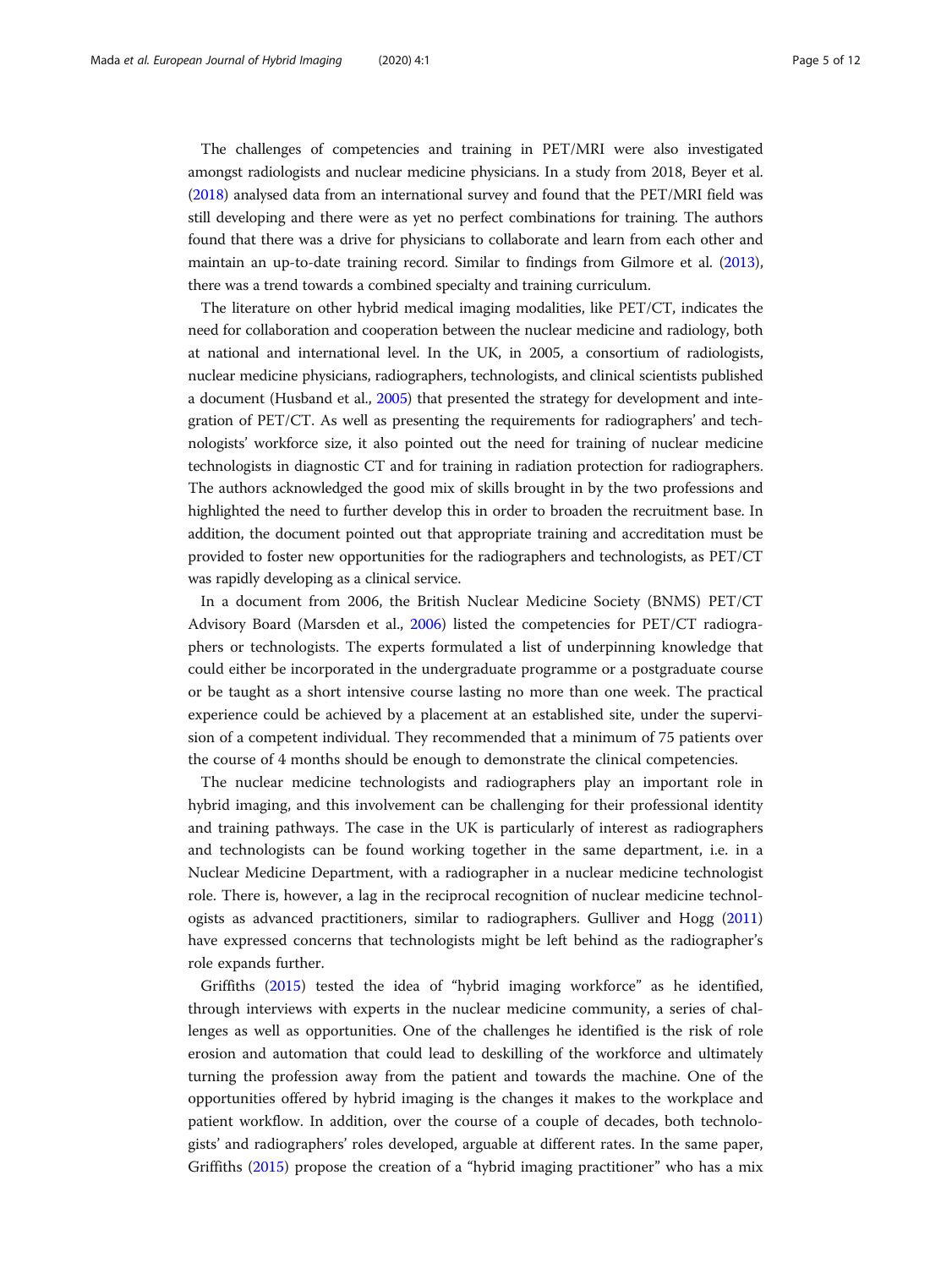of traits derived from both modalities' workforce and balances well the professional autonomy with the automated practice, delivering a patient-centric service. Only a clear career pathway for the technologists and radiographers working in hybrid imaging can support this ideal practitioner as well as an appropriate training and education framework. In addition to technical and clinical competencies, Griffiths' work (Griffiths, [2015](#page-11-0)) suggests that humanistic competencies are necessary as well, including counselling and support for patients and psychological coping strategies for staff.

# Online survey results

One hundred six staff members from the seven UK PET/MRI sites were invited to participate in the survey. There are five main categories of staff that the survey was aimed at: (i) radiographers and technologists, (ii) physicists, (iii) radiochemists, and (iv) non-clinical and (v) clinical researchers. Sixty four individual responses were received equating to a response rate of 60%. In the case of the UK MR-PET network, five of the seven facilities were created mainly with a research focus.

In terms of responses, there was an equal distribution of respondents between physicists, technologists/radiographers, and researchers. Similar to other facilities abroad (Beyer et al., [2018](#page-11-0); Gilmore et al., [2013\)](#page-11-0), there was a tendency for the staff working in PET/MRI to have an MRI background (42%), with slightly fewer staff members with PET experience (32%). Nearly a quarter of the respondents had experience in both modalities, but only 4% had prior experience in PET/MRI (Fig. 1).

There are four GE SIGNA PET/MR systems and three Siemens mMR systems in the UK network. However, according to the survey, there was a tendency for the staff to be more Siemens trained; 48% had no experience with Siemens compared to 64% with no GE experience, and 38% of those who were familiar with Siemens had more than five years' experience compared with 25% that had more than five years' experience with GE systems (Fig. [2](#page-6-0)).

In the UK, radiographers must be registered with the Health and Care Professions Council (HCPC) to be allowed to practice. The Register of Clinical Technologists (RCT) sets the standards of the nuclear medicine technologist profession and records registered practitioners (The Register of Clinical Technologists (RCT), [n.d.\)](#page-11-0) but is not statutory, and registration of technologists is still voluntary.

Many staff members had had some sort of PET/MRI-related training in the three years before the survey, mostly arranged and delivered locally by senior colleagues or as

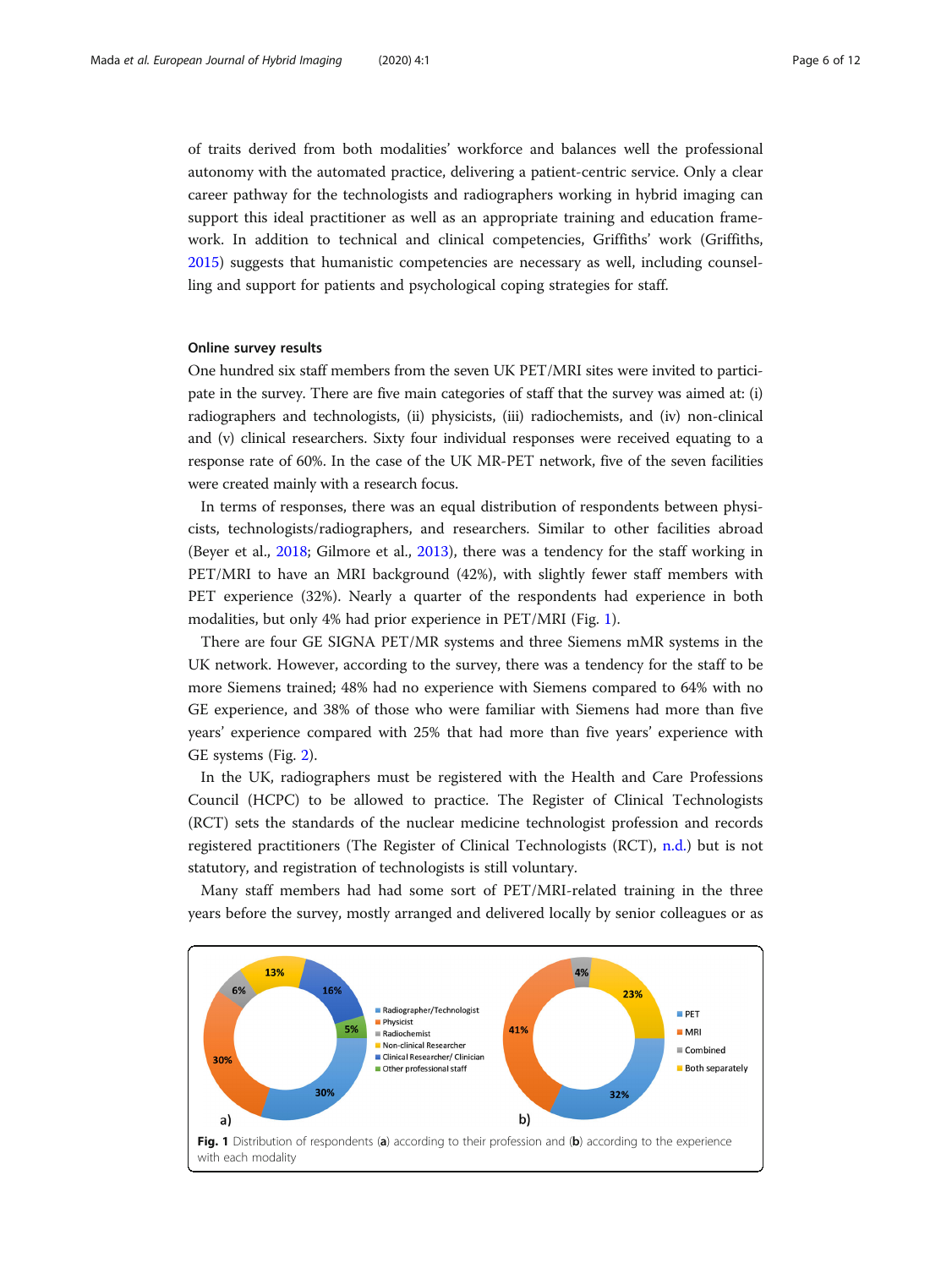<span id="page-6-0"></span>

part of the manufacturer's scanner installation. All the current resources for training available for PET/MRI were highly rated. These resources are delivered as classroom lectures, hands-on sessions, or conferences in broadly equal measure.

The opinion of the respondents was that frequently, work schedule is preventing staff from attending training events. In addition, a quarter of the respondents were not aware of the training resources. Only 16% identified the access to funding as a barrier to training (Fig. 3).

# Local practices for PET/MRI competencies and training requirements

Two out of the seven members of the UK PET/MRI network had their instruments installed at least two years before the other scanners, putting them ahead in terms of

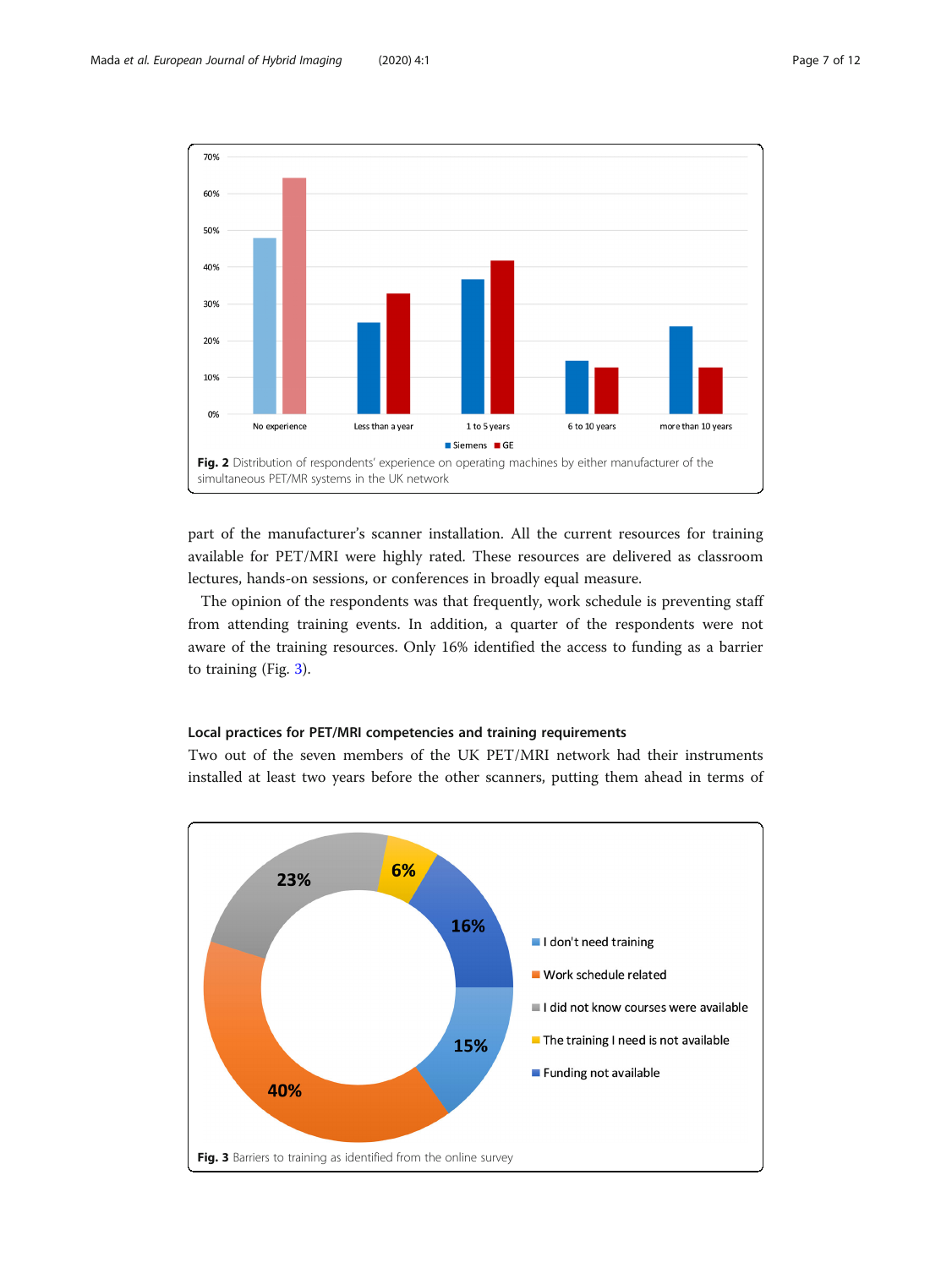establishing practices for competencies and training. At least four sites had employed radiographers or technologists as part of the PET/MRI installation and provided a copy of the job description for the advertised post. In addition, sites shared SOPs related to their training plan for radiographers and technologists.

Table 2 shows common competencies identified from the person specification from four of the seven sites at their last recruitment round for PET/MRI radiographer/ technologist.

Table [3](#page-8-0) indicates the areas of competencies tested and the training required for operating the PET/MRI as per the local SOPs.

# Discussion and conclusions

PET/MRI continues to mature as a well-established multiparametric medical imaging modality. As more systems are installed across the globe there is mounting pressure on the workforce to adapt its practices to cope with the new challenges. By far, the most urgent issue when introducing a new imaging modality is adjusting the personnel training to meet the new requirements and preparing new graduates in line with these new competencies.

The introduction of PET/CT has had a dramatic effect on nuclear medicine practices, particularly on the role of radiographers and technologists, and led to new bespoke training courses being established (The Christie, [n.d.\)](#page-11-0). There has been considerable effort invested at national and international levels to cope with the fast integration of PET/CT in practice. In the UK, the PET/CT Advisory Board combined skills and knowledge from physicians, scientists, radiographers and technologists, and regulatory bodies to guide educators on how to train the workforce to enable this change as well as creating a profile of each role involved in the technique. Distance Assisted Training (DAT; Distance Assisted Training for Nuclear Medicine Professionals, [n.d.](#page-11-0)) for Nuclear Medicine Professionals was a successful example of multinational and multidisciplinary collaboration for the benefit of the technologists. The online portal was later included in the International Atomic Energy Agency (IAEA) Human Health Campus [\(http://](http://www-naweb.iaea.org/datol/) [www-naweb.iaea.org/datol/](http://www-naweb.iaea.org/datol/)).

| Requirement        | Essential                                                                                            |
|--------------------|------------------------------------------------------------------------------------------------------|
| Oualifications &   | - BSc in Diagnostic Radiography or equivalent                                                        |
| education          | - Registration with HCPC or RCT                                                                      |
|                    | - Postgraduate qualification in MRI or PET                                                           |
| Knowledge &        | - Up-to-date Good Clinical Practice (GCP) training                                                   |
| experience         | - Research-based practice                                                                            |
|                    | - Experience in multidisciplinary teams                                                              |
|                    | - Knowledge and understanding of MRI safety                                                          |
|                    | - Knowledge and understanding of the lonising<br>Radiation (Medical Exposure) Regulations (IR (ME)R) |
| Skills & abilities | - IV cannulation                                                                                     |
|                    | - IT skills                                                                                          |
|                    | - Medical document writing skills                                                                    |
|                    | - Interpersonal skills                                                                               |

|               | <b>Table 2</b> Essential competencies listed in the Job Description of PET/MRI radiographers or |  |  |  |  |
|---------------|-------------------------------------------------------------------------------------------------|--|--|--|--|
| technologists |                                                                                                 |  |  |  |  |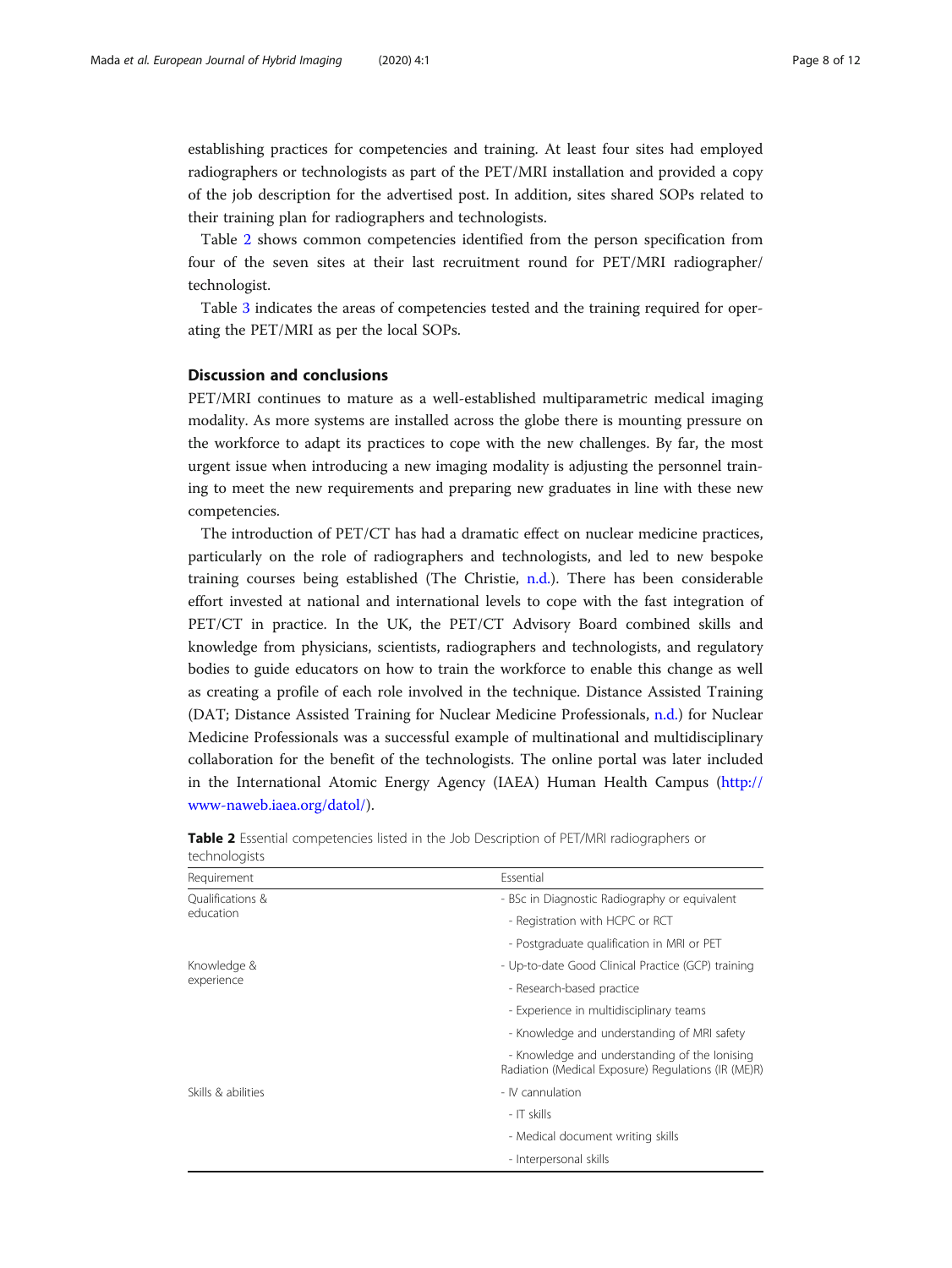| Competencies                                                                                     | Training                                                     |
|--------------------------------------------------------------------------------------------------|--------------------------------------------------------------|
| MRI safety                                                                                       | In-house MRI safety training                                 |
| Radiation protection, e.g. use of, signage and<br>monitoring, time/distance/shielding principles | Organised at departmental or<br>institution/university level |
| Emergency procedures, e.g. quench,<br>emergency stop                                             | In-house MRI safety training                                 |
| MRI coils                                                                                        | In-house MRI induction                                       |
| Basic life support (BLS)                                                                         | Organised at departmental or<br>institution/university level |
| Manual handling/patient removal                                                                  | Organised at departmental or<br>institution/university level |
| Daily QC PET and MRI                                                                             | In-house PFT and MRI induction                               |
| Turning the scanner on and off                                                                   | In-house PFT and MRI induction                               |
| Basic operation of gantry and console                                                            | In-house PFT and MRI induction                               |
| Patient table manual operation                                                                   | In-house PFT and MRI induction                               |
| Fire procedures                                                                                  | In-house Department induction                                |
| Equipment/plant room equipment                                                                   | In-house Department induction                                |
| Patient monitoring                                                                               | In-house PET and MRI induction                               |
| Contrast injector operation                                                                      | In-house PET and MRI induction                               |
| Use of ancillary equipment                                                                       | In-house PET and MRI induction                               |

<span id="page-8-0"></span>

|  |  |  |  |  | <b>Table 3</b> List of competencies and training pathways |  |  |  |
|--|--|--|--|--|-----------------------------------------------------------|--|--|--|
|--|--|--|--|--|-----------------------------------------------------------|--|--|--|

The hybrid medical imaging family, of which PET/MRI is a member, has been of interest to the European healthcare community. Initiatives like the European Society for Hybrid, Molecular and Translational Imaging have created a forum to accelerate research in this field. However, there continues to be a lack of literature addressing the training and education of the PET/MRI workforce or documents to agree on necessary competencies. Nevertheless, since PET/MRI sits at the crossroad of multiple disciplines, there are research initiatives outside the PET/MRI mainstream that approach and discuss topics of interest for this issue. The case of the PET/MRI is unique but similarities with PET/CT exist and need investigating as some of the paradigms are shared with PET/MRI.

The UK initiatives from the early 2000s aimed at developing PET/CT services are a good example of multidisciplinary collaboration in hybrid medical imaging. In the case of PET/MRI, its clinical and commercial impact, as well as access to the technology remain relatively low compared to the quick adaptation of PET/CT, and initiatives like the PET/CT collaboration are less likely to be prioritised. However, the UK MR-PET network has already started to spark collaborations to establish training and accreditation of the PET/MRI workforce.

The PET/MR course from King's College London and the postgraduate programme from the University of Edinburgh (Additional file [3\)](#page-10-0) were developed to cover the theoretical aspects of PET/MRI without being primarily aimed at nuclear medicine technologists with no MRI experience or radiographers without nuclear medicine experience. The King's course is offered as classroom lectures and the Edinburgh programmes are online. Funding to attend these courses is not as problematic as it was in the case of PET/CT as most of the seven PET/MRI sites are research facilities that have access to a broad range of funding sources, though this may be an issue for future purely clinical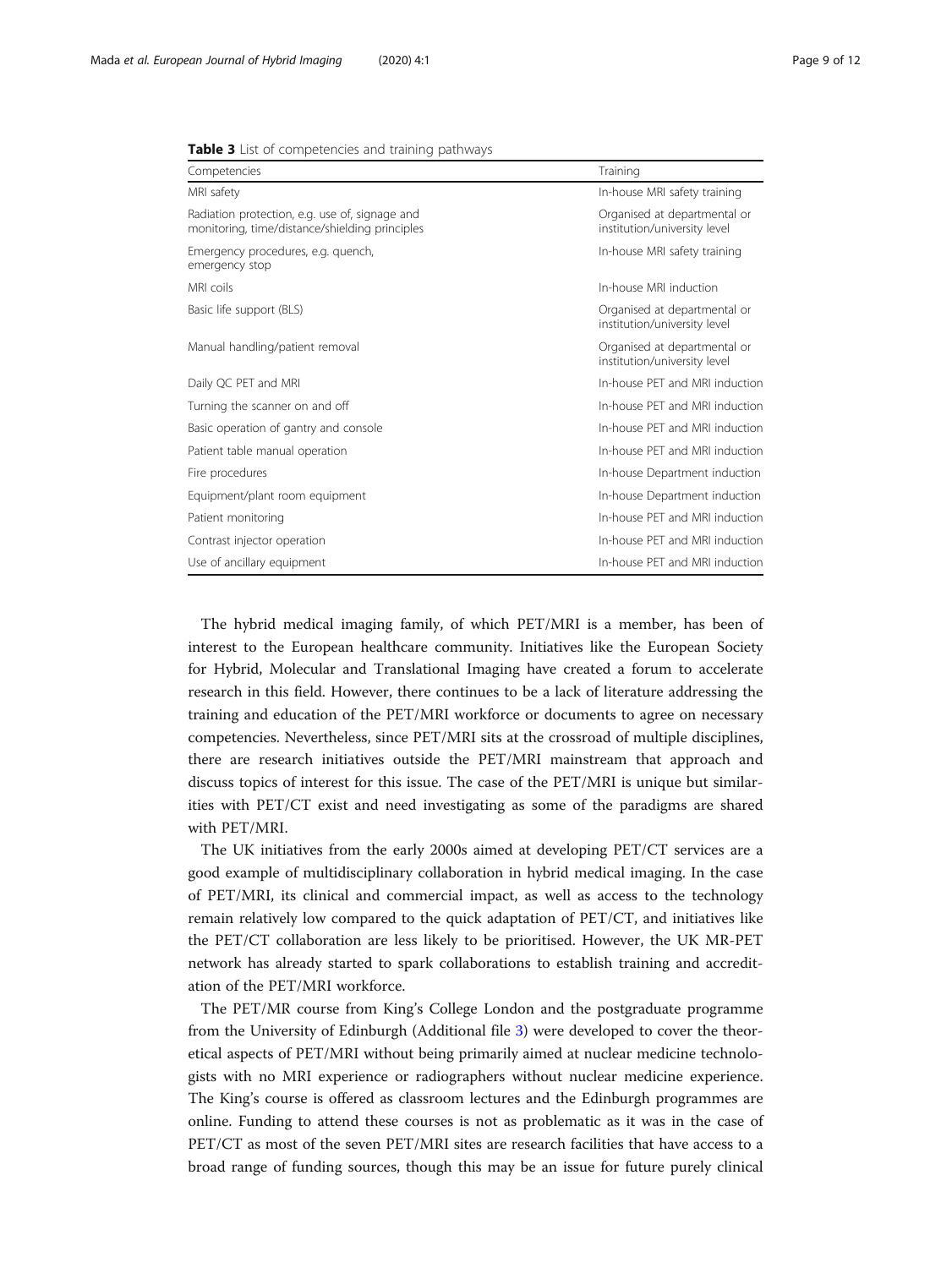PET/MRI sites that might be established. These courses, like previous initiatives from the field of PET/CT (Distance Assisted Training for Nuclear Medicine Professionals, [n.d.\)](#page-11-0), lack accreditation by the professional regulatory bodies, i.e. HCPC or RCT. Higher education institutions (HEI) also struggle to finance postgraduate courses aimed at hybrid medical imaging modalities. This is an area that needs addressing and where the collaboration with the professional institutions will play a major part.

A similar approach to the one described for PET/CT by the BNMS PET/CT Advisory Board (Marsden et al., [2006](#page-11-0)) could be applied to PET/MRI. A panel of experts from the two communities would need to list the underpinning knowledge and the competencies specific to MRI and add them to the existing PET list. However, there are specific PET/ MRI competencies, e.g. magnetic resonance-based attenuation correction (MRAC) quality assurance (QA) that need to be acknowledged and implemented using a different approach to the standard of combining individual MRI and PET competencies.

There are currently only seven PET/MRI facilities that operate in the UK and this could potentially limit the practical placements necessary to achieve the clinical competencies. There is however agreement, as indicated in the online survey, that shadowing of up to a week could be implemented easily and provide basic practical experience.

The situation in the UK is shared by the PET/MRI workforce internationally. In a series of workshops organised by the Tuebingen (Germany) PET/MR Group, lack of coordinated training appears repeatedly as a perceived barrier to PET/ MRI progress (Bailey et al., [2018;](#page-11-0) Bailey et al., [2016](#page-11-0)). There is a clear need for expert input in the UK's PET/MRI workforce development. Multidisciplinary teams and collaboration are essential to achieve the ideal workforce. There are good examples both from the USA (Gilmore et al., [2013;](#page-11-0) Delbeke et al., [2012](#page-11-0)) and from the experience of other UK hybrid imaging modalities. A conflict still exists over the "ownership" of the modality, but workforces stretching across the globe are working to minimise the negative effects of interdisciplinary conflict. In a paper from 2013, Beyer and Moser [\(2013](#page-11-0)) argue that combining two very complex physics in what we know as PET/MRI or MR/PET is a remarkable achievement and, besides the technical marvel, the combined clinical and research information is what should make this modality unique. They reiterate the need for collaboration and integrated professionals as well as combined training efforts. PET/MRI could provide more opportunities to close the gap between the extended role of the technologist and the radiographer in the context of hybrid imaging.

National PET/MRI networks like the one in the UK have the advantage of combining expertise from all members and the disciplines involved. Members have access to the latest research developments and have the potential to translate this into clinical practice at a faster pace. Radiographers and technologists working within the network have an important role in the dissemination of knowledge across the colleagues in the country and beyond.

The results of the survey are an important barometer of the UK PET/MRI community. They are in accordance with the results of Beyer et al. [\(2018\)](#page-11-0) and open up the discussion about the competencies, particularly those for radiographers and technologists. The survey did not capture competencies directly, but it was important to clarify how the resources for training have developed in the absence of well-defined aptitudes for PET/MRI radiographers or technologists.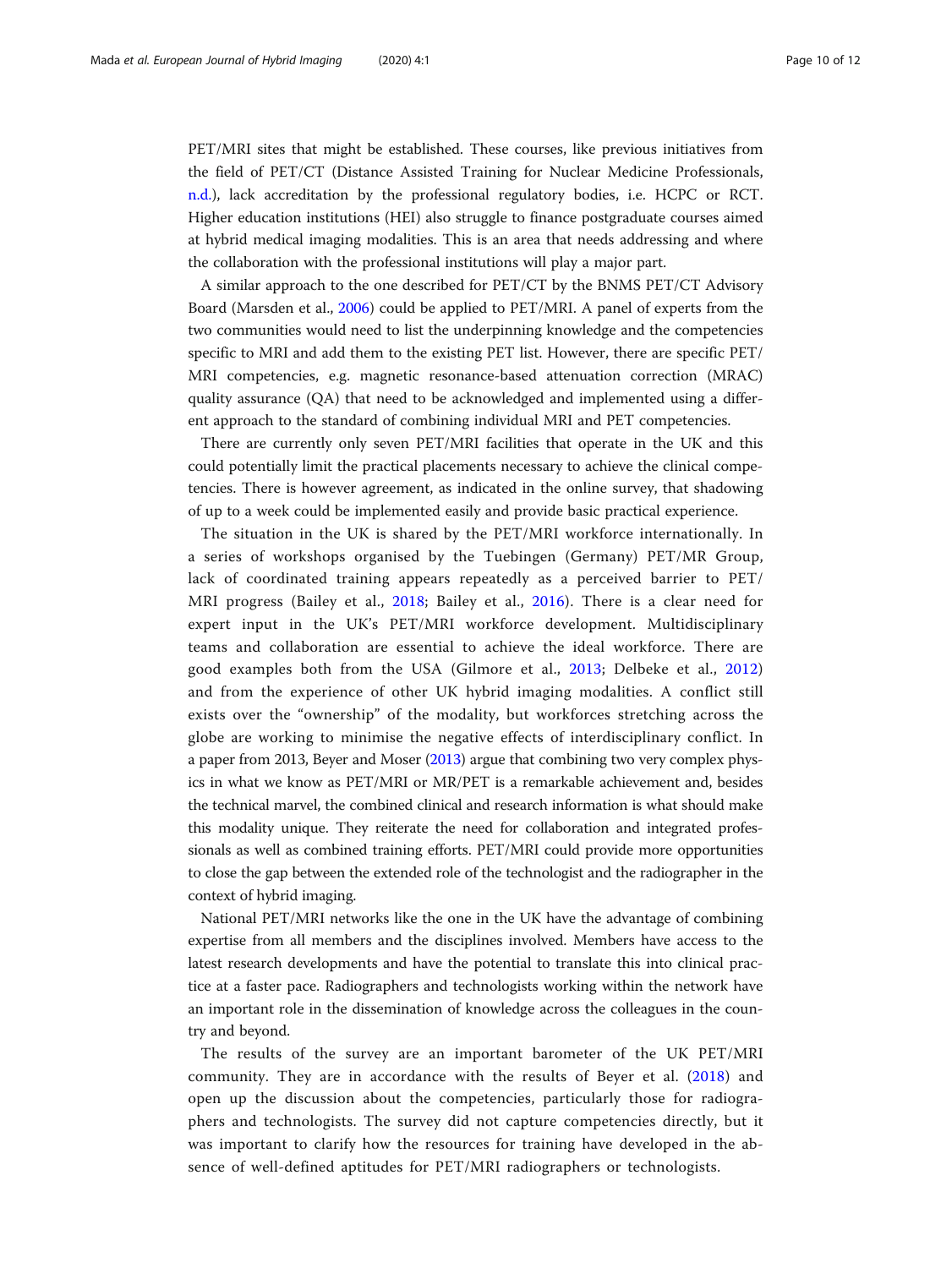<span id="page-10-0"></span>Establishing competencies for the radiographers and technologists working in PET/ MRI and developing training and education resources to match these competencies must be driven by research and clinical demand. The imaging practitioners' workforce has a pivotal role in defining the competencies for PET/MRI, and collaboration with all the stakeholders is crucial to the success of this venture. Educators and professional and regulatory institutions need to work together to devise courses that are accessible to technologists and are accredited. Lastly but equally important, the manufacturers need to engage with the PET/MRI community, including the radiographers and technologists, to refine the equipment in order to facilitate the translation of PET/MRI into clinical practice.

In conclusion, we have identified the need for defining competencies for acquiring simultaneous PET/MR images. In this report, we have outlined current practice in regard to the first seven PET/MRI sites in the UK, identified the common competencies required, and have outlined local and national courses which have developed to fill this need. We anticipate this report being of great value to new PET/MRI sites as they become established, whether primarily for research or clinical service use, and to PET/ MRI networks in other countries as they develop training for this new hybrid imaging modality.

## Supplementary information

Supplementary information accompanies this paper at [https://doi.org/10.1186/s41824-019-0070-6.](https://doi.org/10.1186/s41824-019-0070-6)

Additional file 1. The Hybrid Imaging Training Needs Online Survey - description and results

- Additional file 2. Expert panel membership list
- Additional file 3. PET/MR courses

#### Abbreviations

BNMS: British Nuclear Medicine Society; CT: Computed tomography; DAT: Distance assisted training; HCPC: Health and Care Professions Council; HEIs: Higher education institutions; HITNOS: Hybrid imaging training needs online survey; IAEA: International Atomic Energy Agency; MRAC: Magnetic resonance-based attenuation correction; MRI: Magnetic resonance imaging; PET: Positron emission tomography; QA: Quality assurance; RCT: Register of Clinical Technologists; SOP: Standard operating procedure

#### Acknowledgements

The authors would like to acknowledge the contribution of Sue Johnson and Alexandra Lipton from the Society and the College of Radiographers, Angela Meadows from Alliance Medical, Amy Watkins from the University of Manchester, Victoria Lupson and Adrian Carpenter from the University of Cambridge, Andrew Farrall from University of Edinburgh, Gaspar Delso from GE Healthcare, and the members of the EANM Technologists Committee.

#### Authors' contributions

JOB and JPT are joint senior authors. The concept of the article was by MOM, JOB and JPT. MOM, JOB, and JPT designed, administered, and analysed the results of the online survey. MOM, PH, JS, JD, DB, NG, and AB performed the literature review. MOM, PH, JS, JD, DB, AB, KH, and AH collected the information about the local training practices and guidelines, as well as the training resources. MOM, JOB, and JPT prepared the manuscript. All authors read and approved the final manuscript.

#### Funding

MOM is supported by a Medical Research Council grant (MR/ N025792/1). JOB is supported by the Cambridge centre for Parkinson's plus disorders and a NIHR Senior Investigator award. AH is supported by the Wellcome EPSRC Centre for Medical Engineering at King's College London (WT 203148/Z/16/Z) and the Department of Health via the National Institute for Health Research (NIHR) comprehensive Biomedical Research Centre award to Guy's & St Thomas' NHS Foundation Trust in partnership with King's College London and King's College Hospital NHS Foundation Trust. DB is supported by the National Health Service Research Scotland (NRS) through National Health Service Lothian Health Board, the Medical Research Council (G0701127), and the British Heart Foundation (SP07/004, RG/16/10/32375).

#### Availability of data and materials

The datasets used and/or analysed during the current study are available from the corresponding author on reasonable request.